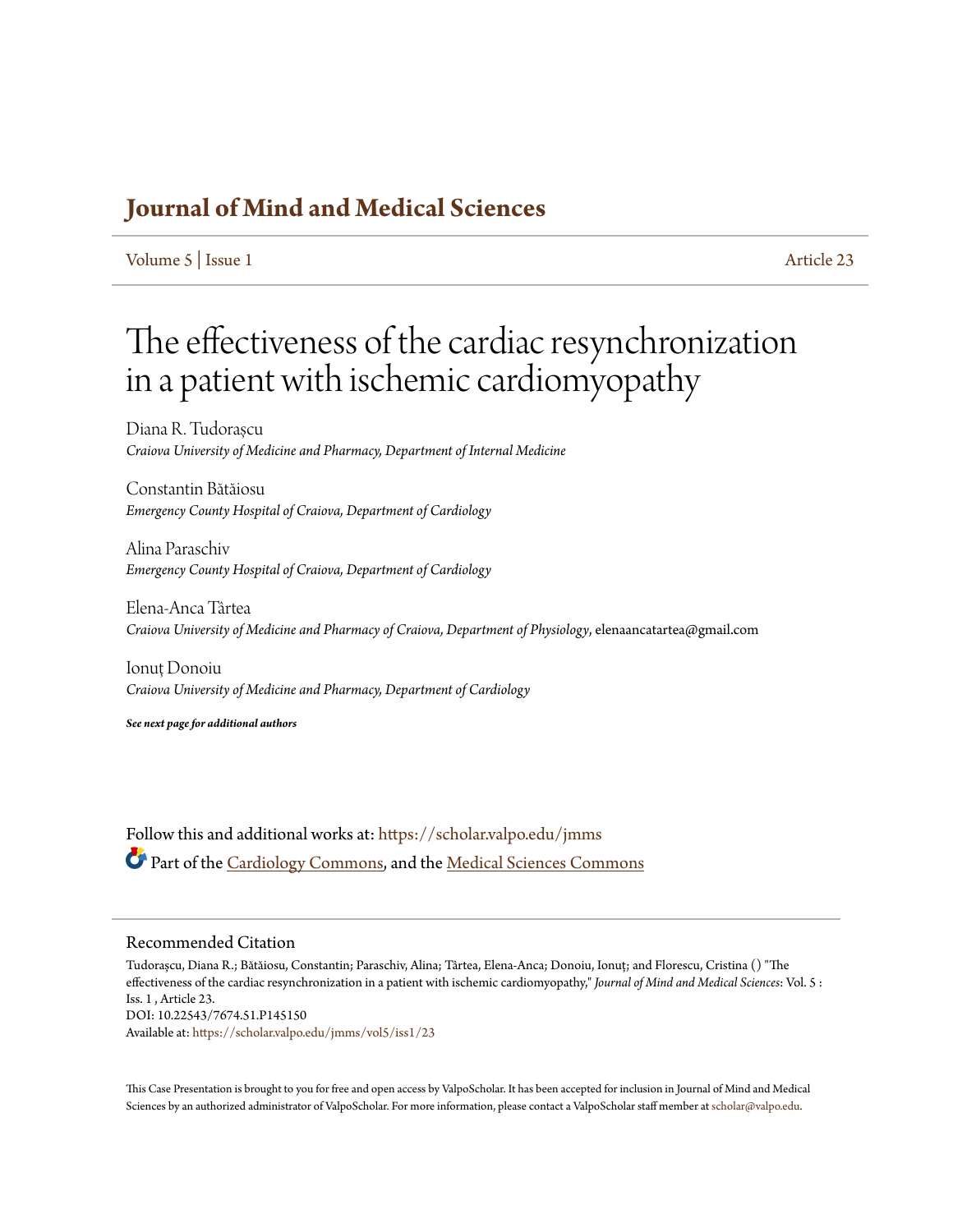## The effectiveness of the cardiac resynchronization in a patient with ischemic cardiomyopathy

## **Cover Page Footnote**

All authors contributed equally to the manuscript.

### **Authors**

Diana R. Tudorașcu, Constantin Bătăiosu, Alina Paraschiv, Elena-Anca Târtea, Ionuț Donoiu, and Cristina Florescu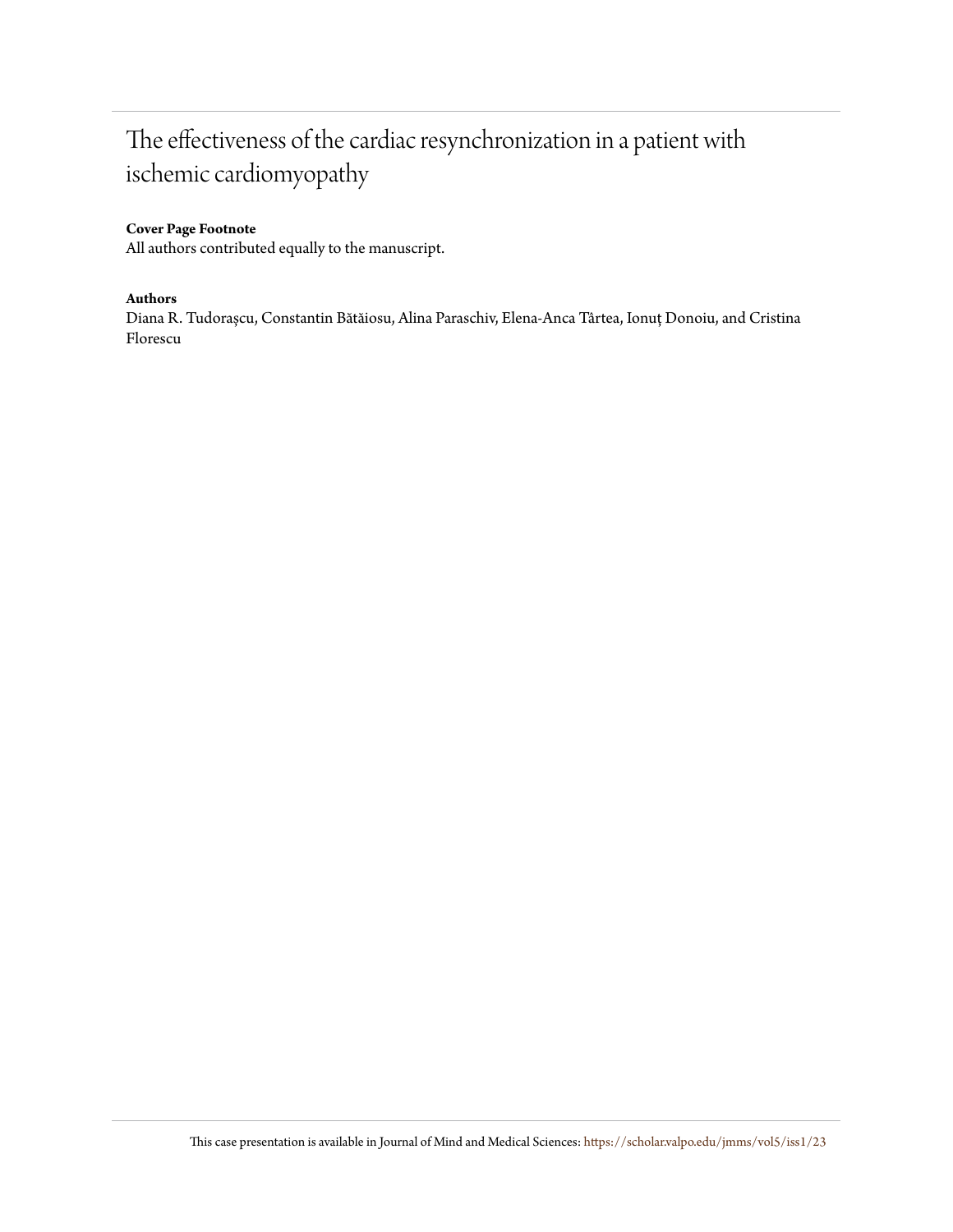

# *Case Report*

## The effectiveness of cardiac resynchronization in a patient with ischemic cardiomyopathy

Diana R. Tudorașcu<sup>1</sup>, Constantin Bătăiosu<sup>2</sup>, Alina Paraschiv<sup>2</sup>, Elena-Anca Târtea<sup>3</sup>\*, **Ionuț Donoiu<sup>4</sup> , Cristina Florescu<sup>4</sup>**

<sup>1</sup>Craiova University of Medicine and Pharmacy, Department of Internal Medicine, Craiova, Romania Emergency County Hospital of Craiova, Department of Cardiology, Craiova, Romania Craiova University of Medicine and Pharmacy, Department of Physiology, Craiova, Romania Craiova University of Medicine and Pharmacy, Department of Cardiology, Craiova, Romania

**Abstract** Cardiac resynchronization therapy (CRT) in multiple and large trials has been demonstrated to improve symptoms and decrease hospitalization and mortality of patients when used in addition to optimal medical therapy. The global mechanical performance of the heart is affected in subjects with heart failure by atrio-ventricular, interventricular, or intraventricular conduction disorders, which lead to the desynchronization of electrical activity. Cardiac resynchronization therapy can effectively improve the clinical and haemodynamic status of these patients.

> According to literature data, CRT is performed only on well-selected patients (who qualify for CRT based on current indications), and approximately 70% of those patients respond favorably. We present the case of a patient responsive to cardiac resynchronization therapy which led to lowering of his NYHA classification and to improvement of left ventricle hemodynamics. The benefits of cardiac resynchronization therapy were multiple in this case, including improved tolerance to physical exercise and a decreased rate of hospitalization, which overall led to improved quality of life.

**Keywords** : heart failure, ischemic cardiomyopathy, cardiac resynchronization therapy

**Highlights**  $\checkmark$  CRT is best performed only on well-selected patients who qualify based on current indications, and approximately 70% of patients respond favorably.

> $\checkmark$  CRT improves symptoms and decreases hospitalizations and mortality when used in addition to optimal medical therapy.

**To cite this article**: Tudorașcu DR, Bătăiosu C, Paraschiv A, Târtea EA, Donoiu I, Florescu C. The effectiveness of cardiac resynchronization in a patient with ischemic cardiomyopathy. J Mind Med Sci. 2018; 5(1): 145-150. DOI: 10.22543/7674.51.P145150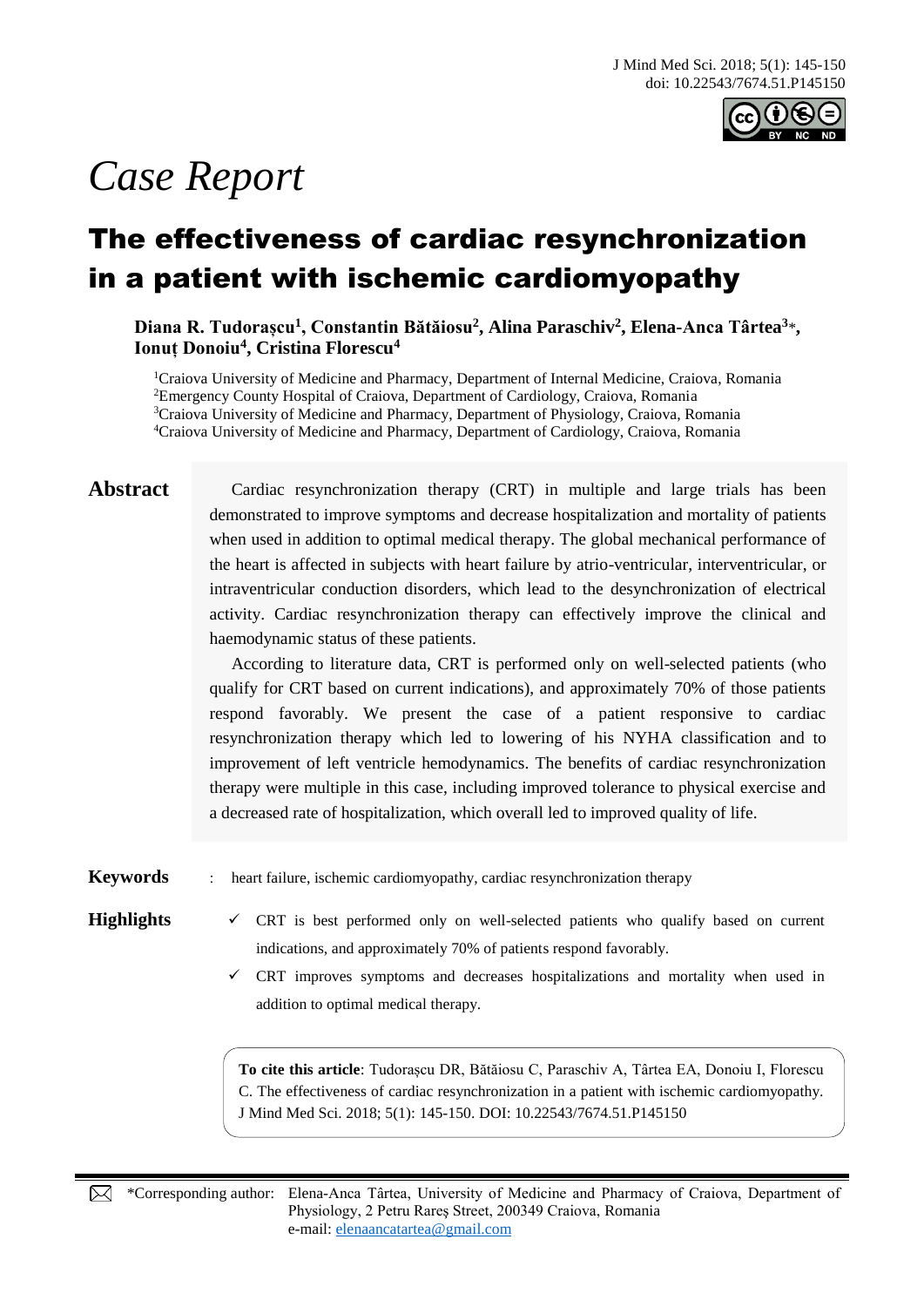## **Introduction**

The management of chronic heart failure has the following primary objectives: symptom relief, preventing major morbidity, decreasing mortality, and preventing disease progression by preventing the evolution of the left ventricular dysfunction in heart failure clinically objectified (1, 2).

The most common causes leading to heart failure are represented by coronary artery disease (including but not limited to previous myocardial infarction), atrial fibrillation, high blood pressure, valvular heart disease, infections, excess alcohol use, and cardiomyopathy related to unknown causes. All such causes lead to heart failure by changing the structure and/or functioning of the heart. Chronic heart failure is generally a common, expensive, and potentially fatal condition for some individuals (3).

The global mechanical performance of the heart is affected by heart muscle impairment and conduction disorders (atrio-ventricular, interventricular or intraventricular), which lead to desynchronization of the electrical activity and thus to heart failure. An effective cardiac resynchronization therapy is generally able to improve not only haemodynamic status but also the clinical condition of the patient. Benefits of cardiac resynchronization therapy include an improved tolerance to physical exercise, reduced heart remodeling, decreased mortality rate, and a decreased rate of hospitalization in patients with sinus rhythm (4, 5).

This paper presents the case of a responder patient to cardiac resynchronization therapy, characterized by a significant decrease of symptomatology and substantial increased capacity for physical effort, thereby improving the patient's quality of life.

## **Case Report**

Our presentation involves a 66-year-old patient, former smoker, hypertensive with maximum pressure values of 250 mmHg since 1999, with diabetes since 2004 in treatment with oral antidiabetic drugs, also known with inferior myocardial infarction in 1996, anterior myocardial infarction in 2013, with ambulatory treatment correctly taken, who came to the cardiology service for dyspnea of rest with orthopnea, accompanied by fatigue, headache, and dizziness.

Regarding his physical examination, the patient was a fatigued, well nourished, awake and orientated, normocephalic, atraumatic individual with both pupils equally round and reactive to light and accommodation. His oculomotricity was normal, he presented intact tympanic membrane bilaterally, mucous membranes moist and anicteric sclera. His neck did not present any lymphadenopathy, carotid bruit, or jugular vein distension. Regarding the cardiovascular examination, he presented precordial area with a normal aspect, apical impulse in the VIth left intercostal space outside the left medioclavicular line, he had a regular heart rhythm (about 83 beats per minute) and a 3/6 systolic murmur in the Vth left intercostal space on the left medioclavicular line, with radiation in the axilla and no hepatojugular reflux; peripheral pulse was present. His blood pressure was 130/80mmHg. Lung examination revealed: murmur slightly diminished bilateral basal, rare rales on both pulmonary areas, no alteration in the tactile fremitus and normal percution. The abdomen had no pulsatile masses, being non-distended and resonant to percussion; liver and spleen had normal dimensions. I-ntact, normal colored and with normal temperature teguments, cyanosis was not present at the extremities. Neurological and psychiatric examinations were normal.

Regarding laboratory tests, the patient presented the following: at complete blood count a value of 13.7g/dl for hemoglobin, 42.4% for hematocrit, 6540/mm3 for leukocytes and 163000/mm3 for platelets; a level of blood glucose of 168mg/dl; slightly influenced renal function (creatinine of 1.24 mg/dl); and the constants for the hepatic function (GOT, GPT, γ-GT, ALP, total, direct and indirect bilirubin), the constants for the lipid profile (total cholesterol, triglycerides, LDL and LDH), and the values of the electrolytes  $(Na+, K+, Ca++, MG++, Cl-)$  were normal.

His 12-lead electrocardiogram (ECG) before cardiac resynchronization therapy (CRT) showed a QRS width of 175 ms (Figure 1), while after CRT QRS width was 120 ms (Figure 2).



**Figure 1.** 12-lead electrocardiogram (ECG) showed complete left bundle branch block (LBBB) with a QRS width of 175 ms, before therapy with a cardiac resynchronization device.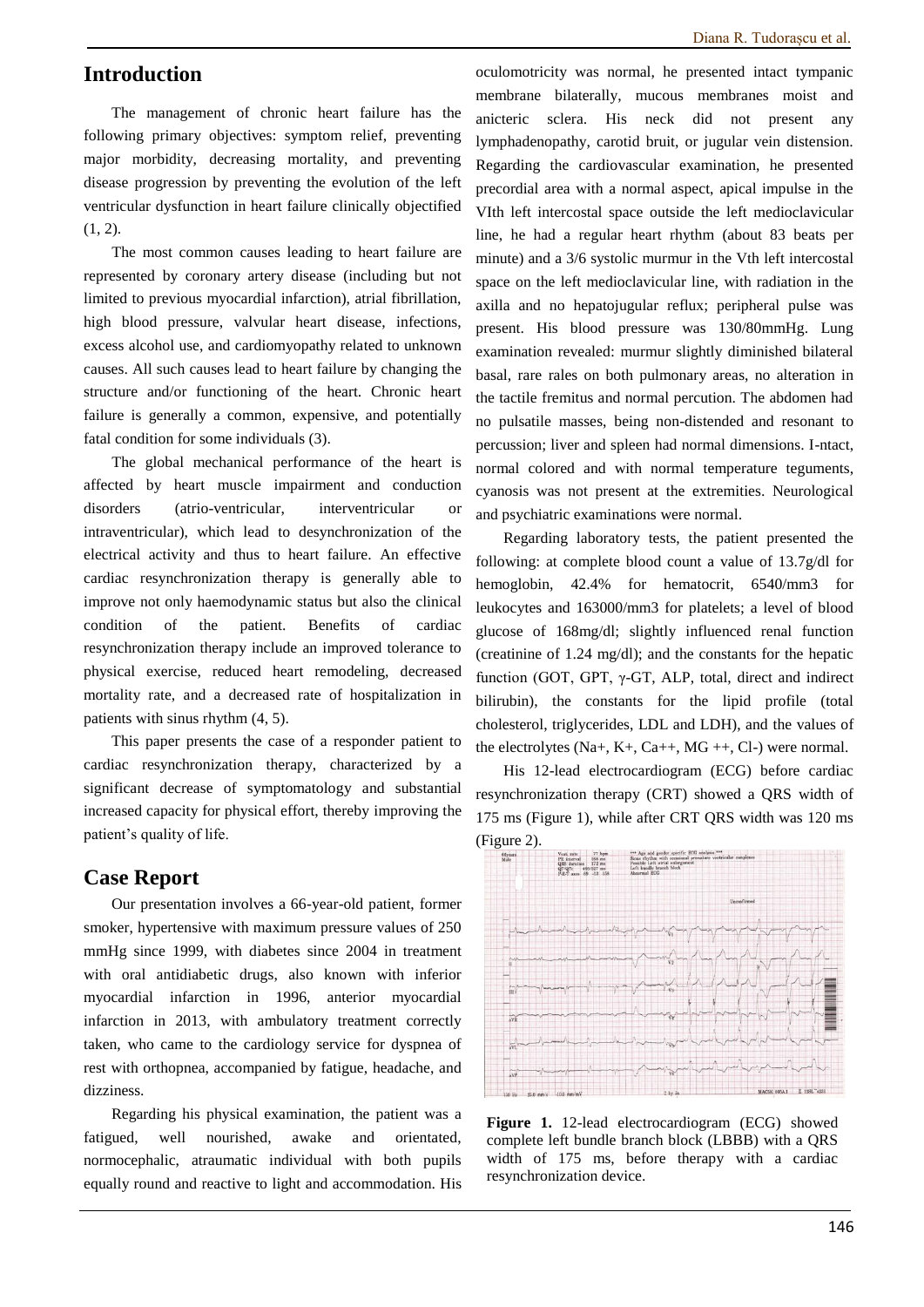

**Figure 2.** 12-lead electrocardiogram (ECG) after cardiac resynchronization therapy (CRT), showed a QRS width of 120 ms.

Some echocardiographic aspects revealed in the transthoracic echocardiographic examination before and after CRT are presented in Figures 3-9.



**Figure 3.** Assessment of myocardial strain from the apical four-chamber view, before therapy with a cardiac resynchronization device.



**Figure 4.** Two-dimensional echocardiography revealed a severely impaired left ventricular (LV) function with a low LV ejection fraction (LVEF) of 10 % assessed according to the modified Simpson method, before therapy with a cardiac resynchronization device.



**Figure 5.** Two-dimensional echocardiography revealed an improvement in left ventricular (LV) function with a low LV ejection fraction (LVEF) of 25 % assessed according to the modified Simpson method, after therapy with a cardiac resynchronization device.



**Figure 6.** Mitral regurgitation (highlighted as multicolored mosaic pattern, green and yellow), before therapy with a cardiac resynchronization device.



**Figure 7.** Mitral regurgitation (highlighted as multicolored mosaic pattern, green and yellow), after therapy with a cardiac resynchronization device.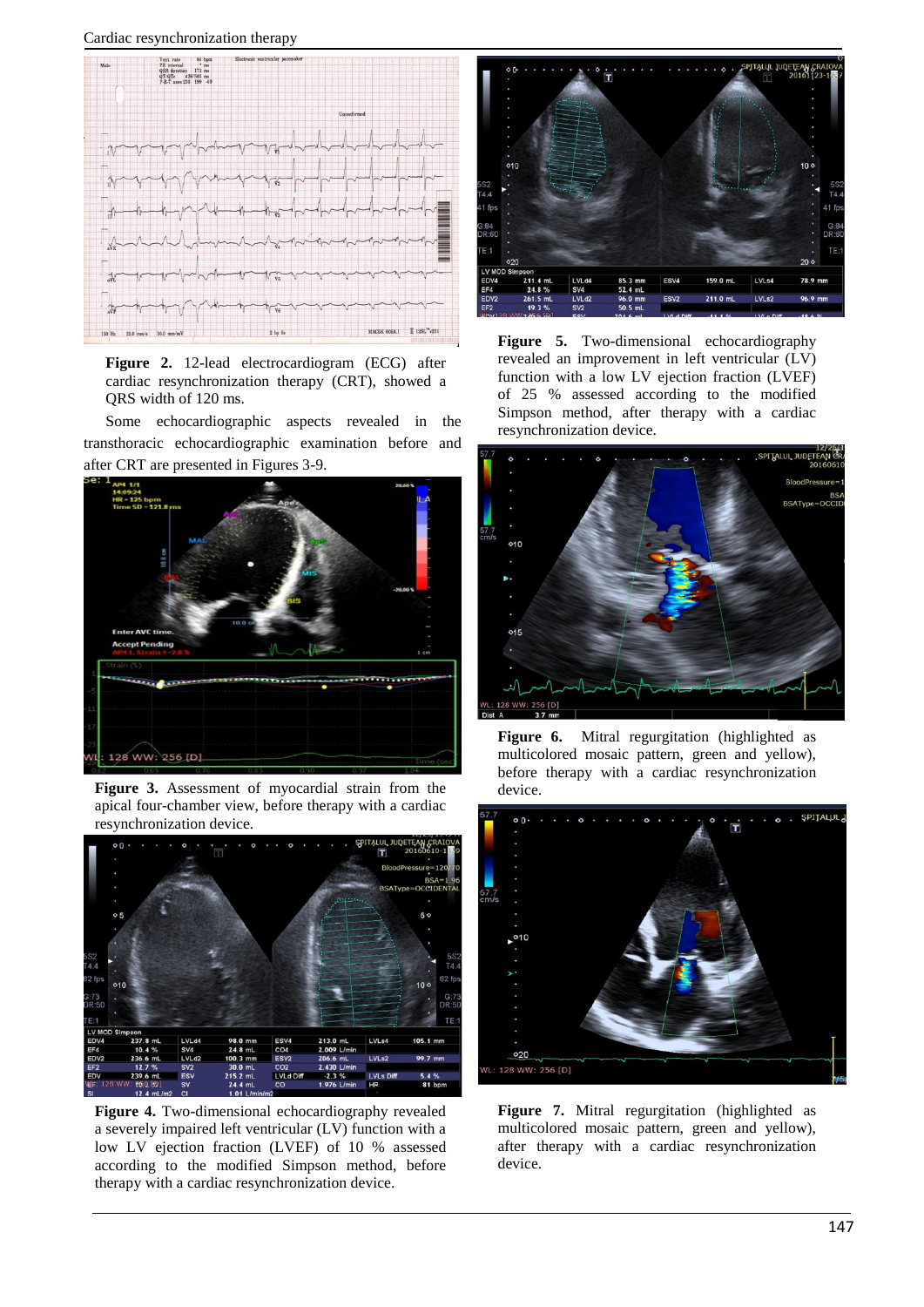

**Figure 8.** Aspect of waveforms of tissue Doppler interrogation at the interventricular septum before therapy with a cardiac resynchronization device (yellow color).



**Figure 9.** Aspect of waveforms of tissue Doppler interrogation at the interventricular septum after therapy with a cardiac resynchronization device (yellow color).

Coronary arteriography (right radial approach) showed a right dominant coronary system. Left main coronary artery diffusely infiltrated, distal stenosis 50%. Left anterior descending artery with 70% ostial stenosis; 80% proximal stenosis of the left anterior descending artery appeared on an ulcerated plaque. 90% marginal I stenosis, important vessel. Left circumflex artery with 70% stenosis right after the ostium. Occlusion of the right coronary artery at the origin. Right coronary artery's periphery is filled by the contralateral collateral circulation.

The coronary arteriography showed important trivascular lesions, graftable vessels. Thus, "off pump" surgical myocardial revascularization (with high risk) and subsequently implanting a defibrillator cardioverter with cardiac resynchronization therapy (CRT-D) were considered.

## **Discussion**

Hemodynamic effects caused by short left or right ventricle stimulation were described for the first time about 50 years ago. However, cardiac resynchronization therapy was firstly applied in 1994, when Cazeau et al. in France

and Bakker in the Netherlands described the first cases of atrium-biventricular stimulation in patients suffering from heart failure refractory to drug therapy, having no indications for cardiac stimulation (4–6).

Desynchronization of the electrical and mechanical activity of the heart cavities is a pathophysiological process which directly affects the hemodynamic parameters of the heart by decreasing the ventricular function, by left ventricular remodeling, and by worsening heart failure. As a consequence, the risk of morbidity and mortality rises. For patients with preexisting cardiomyopathy, the left ventricle dysfunction is further worsened by atrioventricular and intraventricular conduction disorders (1). Also, left ventricle contraction is altered by the existence of the left branch block, which causes either the delay or the premature contraction of the parietal segments, thus affecting myocardial flow distribution and the regional metabolism by not uniformizing it, and also molecular changes caused by certain enzymatic systems or by calcium ions (7–9). As with the patient described in this paper, intraventricular desynchronization caused by the existence of the left branch block favors mitral failure and shortens the filling time of the left ventricle (10, 11).

Many studies have confirmed a significant improvement in symptomatology and increased exercise capacity after applying cardiac resynchronization therapy in patients diagnosed with chronic cardiac failure, also presenting atrioventricular and intraventricular conduction disorders, with optimal medical therapy (12-14).

As in our case, the European Society of Cardiology (ESC) Guidelines for the diagnosis and treatment of acute and chronic heart failure from 2016 mention that cardiac resynchronization therapy (CRT) has a 1st Class, A level, indication in symptomatic patients with heart failure (HF) in sinus rhythm with QRS duration  $\geq 150$  ms and LBBB QRS morphology, and with left ventricular ejection fraction  $\leq$ 35%, despite optimal medical therapy, in order to improve symptoms and reduce morbidity and mortality (15-18).

## **Conclusions**

Cardiac resynchronization therapy (CRT) has been shown in multiple and large trials that it improves symptoms and decreases hospitalizations and mortality when used in addition to optimal medical therapy. CRT is best performed only on well-selected patients who qualify based on current indications, and approximately 70% of patients respond favorably.

The effectiveness of cardiac resynchronization therapy for the presented case report was confirmed by lowering NYHA class and by improving the left ventricle's hemodynamics. Generally, the benefits of cardiac resynchronization therapy are multiple, including an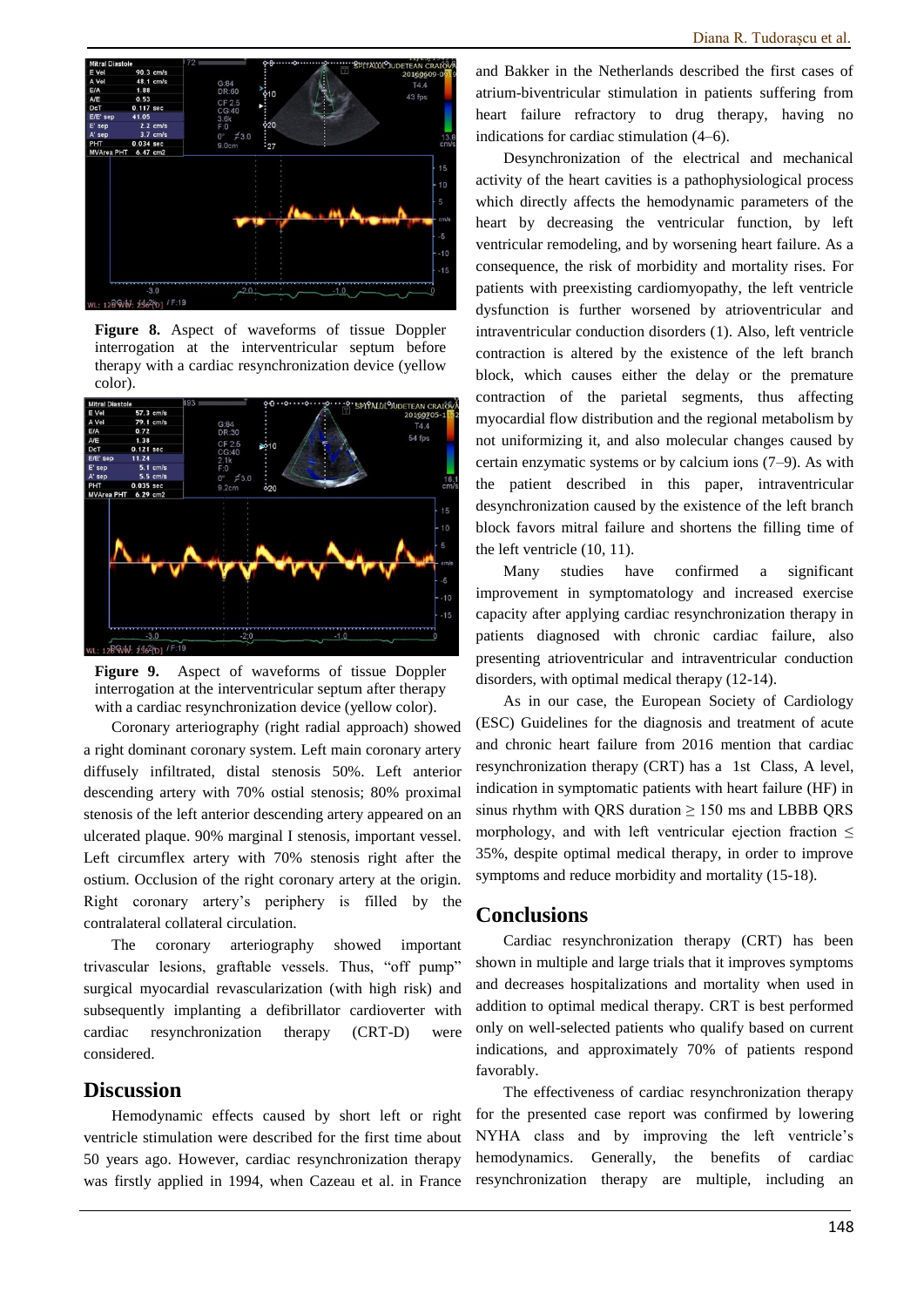improved tolerance to physical exercise, reduced heart remodeling, decreased mortality, and finally a decreased rate of hospitalization in patients with sinus rhythm.

## **Acknowledgments**

All authors contributed equally to the manuscript.

## **References**

- 1. Vardas PE, Auricchio A, Blanc JJ, Daubert JC, Drexler H, Ector H, Gasparini M, Linde C, Morgado FB, Oto A, Sutton R, Trusz-Gluza M; European Society of Cardiology; European Heart Rhythm Association. Guidelines for cardiac pacing and cardiac resynchronization therapy: The Task Force for Cardiac Pacing and Cardiac Resynchronization Therapy of the European Society of Cardiology. Developed in collaboration with the European Heart Rhythm Association. *Eur Heart J*. 2007; 28(18): 2256-95. PMID: 17726042 DOI: 10.1093/eurheartj/ehm305
- 2. Brignole M, Auricchio A, Baron-Esquivias G, Bordachar P, Boriani G, Breithardt OA, Cleland J, Deharo JC, Delgado V, Elliott PM, Gorenek B, Israel CW, et al. 2013 ESC Guidelines on cardiac pacing and cardiac resynchronization therapy: the Task Force on cardiac pacing and resynchronization therapy of the European Society of Cardiology (ESC). Developed in collaboration with the European Heart Rhythm Association (EHRA). *Eur Heart J*. 2013; 34(29): 2281- 329. PMID: 23801822, DOI: 10.1093/eurheartj/eht150
- 3. Ponikowski P, Voors AA, Anker SD, Bueno H, Cleland JG, Coats AJ, Falk V, González-Juanatey JR, Harjola VP, Jankowska EA, Jessup M, Linde C, Nihoyannopoulos P, Parissis JT, Pieske B, Riley JP, Rosano GM, Ruilope LM, Ruschitzka F, Rutten FH, van der Meer P; Authors/Task Force Members; Document Reviewers. 2016 ESC Guidelines for the diagnosis and treatment of acute and chronic heart failure: The Task Force for the diagnosis and treatment of acute and chronic heart failure of the European Society of Cardiology (ESC). Developed with the special contribution of the Heart Failure Association (HFA) of the ESC. *Eur J Heart Fail*. 2016; 18(8): 891- 975. PMID: 27207191, DOI: 10.1002/ejhf.592
- 4. Vagnini FJ, Gourin A, Antell HI, Stuckey JH. Implantation sites of cardiac pacemaker electrodes and 431-9. PMID: 6050831
- 5. Cazeau S, Ritter P, Bakdach S, Lazarus A, Limousin M, Henao L, Mundler O, Daubert JC, Mugica J. Four chamber pacing in dilated cardiomyopathy. *Pacing Clin*

*Electrophysiol*. 1994; 17(11 Pt 2): 1974-9. PMID: 7845801

- 6. Bakker PF, Meijburg HW, de Vries JW, Mower MM, Thomas AC, Hull ML, Robles De Medina EO, Bredée JJ. Biventricular pacing in end-stage heart failure improves functional capacity and left ventricular function. *J Interv Card Electrophysiol*. 2000; 4(2): 395- 404. PMID: 10936005
- 7. Ukkonen H, Beanlands RS, Burwash IG, de Kemp RA, Nahmias C, Fallen E, Hill MR, Tang AS. Effect of cardiac resynchronization on myocardial efficiency and regional oxidative metabolism. *Circulation* 2003; 107(1): 28-31. PMID: 12515738
- 8. Vernooy K, Verbeek XA, Peschar M, Crijns HJ, Arts T, Cornelussen RN, Prinzen FW. Left bundle branch block induces ventricular remodelling and functional septal hypoperfusion. *Eur Heart J*. 2005; 26(1): 91-8. PMID: 15615805, DOI: 10.1093/eurheartj/ehi008
- 9. Sundell J, Engblom E, Koistinen J, Ylitalo A, Naum A, Stolen KQ, Kalliokoski R, Nekolla SG, Airaksinen KE, Bax JJ, Knuuti J. The effects of cardiac resynchronization therapy on left ventricular function, myocardial energetics, and metabolic reserve in patients with dilated cardiomyopathy and heart failure. *J Am Coll Cardiol.* 2004; 43(6): 1027-33. PMID: 15028362, DOI: 10.1016/j.jacc.2003.10.044
- 10. Daubert C, Gold MR, Abraham WT, Ghio S, Hassager C, Goode G, Szili-Török T, Linde C; REVERSE Study Group. Prevention of disease progression by cardiac resynchronization therapy in patients with asymptomatic or mildly symptomatic left ventricular dysfunction: insights from the European cohort of the REVERSE (Resynchronization Reverses Remodeling in Systolic Left Ventricular Dysfunction) trial. *J Am Coll Cardiol.* 2009; 54(20): 1837-46. PMID: 19800193, DOI: 10.1016/j.jacc.2009.08.011
- 11. Moss AJ, Hall WJ, Cannom DS, Klein H, Brown MW, Daubert JP, Estes NA 3rd, Foster E, Greenberg H, Higgins SL, Pfeffer MA, Solomon SD, Wilber D, Zareba W; MADIT-CRT Trial Investigators. Cardiacresynchronization therapy for the prevention of heartfailure events. *N Engl J Med.* 2009; 361(14): 1329-38. DOI: 10.1056/NEJMoa0906431
- 12. Linde C, Ellenbogen K, McAlister FA. Cardiac resynchronization therapy (CRT): clinical trials, guidelines, and target populations. *Heart Rhythm*. 2012; 9(8 Suppl): S3-S13. PMID: 22521934, DOI: 10.1016/j.hrthm.2012.04.026
- myocardial contractility. *Ann Thorac Surg*. 1967; 4(5): 13. Cleland JG, Abraham WT, Linde C, Gold MR, Young JB, Claude Daubert J, Sherfesee L, Wells GA, Tang AS. An individual patient meta-analysis of five randomized trials assessing the effects of cardiac resynchronization therapy on morbidity and mortality in